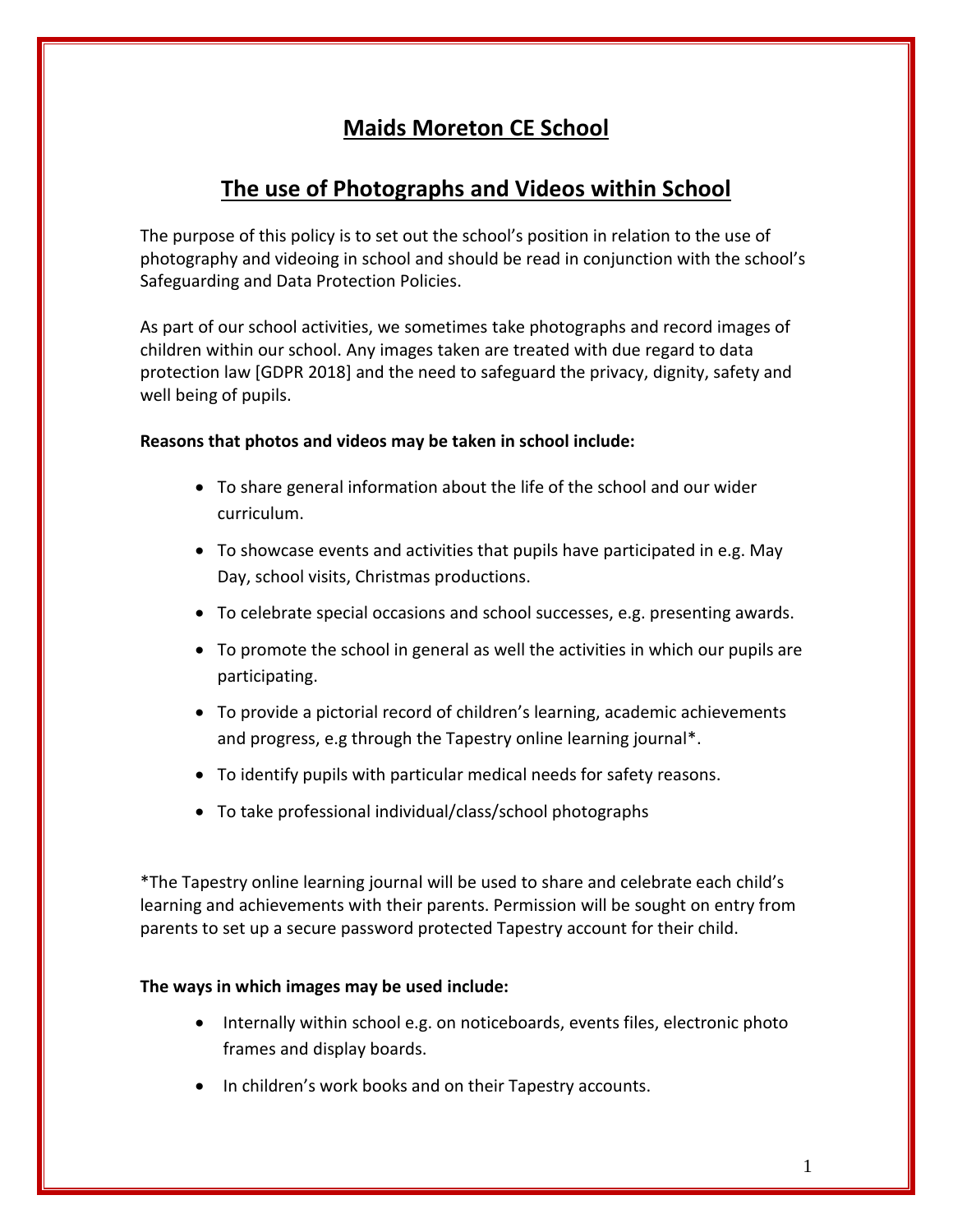- On our school website or social media page.
- In our school prospectus or other promotional material.
- Outside of school by external GDPR compliant third parties such as the school photography company.
- Within the local press.

## **Consent**

In most instances where photos and videos are taken, we are required to obtain written consent from parents/carers. **[see Appendix 2].** We ensure written consent is specific and we clearly explain how the photograph and/or video will be used. Photos and videos will only be used for the specific purpose intended. Parents/carers will be asked to complete a consent form upon their child's admission. This consent will remain valid for the time the child remains on roll at the school and will expire from the moment they leave.

Once consent has been received, no further consent will be sought by the school. Parents may change their consent options at any time by requesting a new form. If parents/carers disagree over consent for their child or fail to return the relevant form, it will be treated as though consent has not been given.

NB: In all instances where consent is sought to use photographs, children will not be identified by name. Where names are used, these are not accompanied by photos.

## **Security and Retention of images**

All photos/videos taken will be used only for the legitimate purpose intended and securely disposed of/deleted/retained in accordance with our Data Protection Policy and in line with our Data Retention Schedule. Access will be restricted to specified authorised personnel.

Where another body provides services or activities separately, using the school premises, the Governing Body will ensure that the body concerned has appropriate policies and procedures in place in regard to safeguarding children and the GDPR.

# **Parents' Taking of Images**

When parents attend performances and events within school, they may take photographs/videos of their children for their own personal use. Photography/videoing will not be permitted in areas where children are changing into costumes/PE kits etc. Parents should not publish or share images on social media where other children or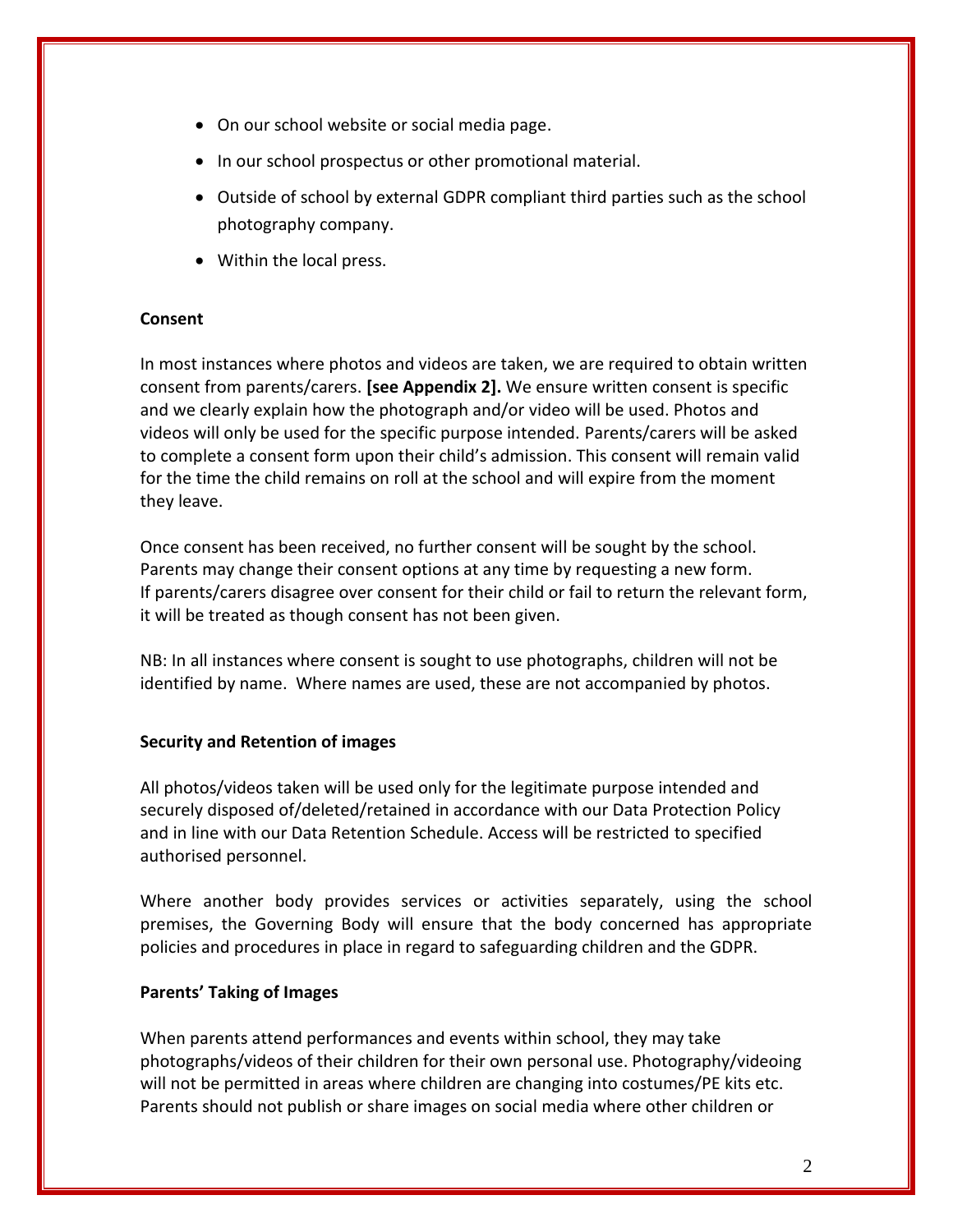adults are visible in the shot. Whilst parents/carers are not required to comply with the General Data Protection Regulation 2018 [GDPR] when take photographs for their own private use, we request that they adhere to our guidelines in order to respect and safeguard the wishes of other families**. [see appendix 1].**

# **Responsibilities**

The Head Teacher and governing body are responsible for:

- ensuring that images are only used for the legitimate purpose intended.
- ensuring that systems are in place to obtain parental consent and that records are retained indicating whether consent was given/not given.
- ensuring that photos/videos are only used of children whose parents have given consent.
- ensuring all photos and videos are stored/disposed of/transferred securely in accordance with the school's Data Protection Policy and Retention Schedule.
- deciding if a specific event is one at which photography and videoing will be permitted and informing parents of this decision.
- ensuring that photographs or videos are only taken of children who are suitably dressed.
- ensuring that all images are used and accessed only by authorised personnel.

Parents are responsible for returning to the school the appropriate consent forms.

# **Guidance for parents**

- A copy of '*Using your photography/recording device courteously code'* will be accessible to all parents/carers. **See Appendix 1.**
- Parents/carers will be prompted with a verbal announcement at the start of all events/performances that any images/recordings must be taken for personal use only and must not be not be published on the internet or shared via different media platforms.
- People with no connection to our school will not be allowed to take photographs or videos. Staff will question anyone they do not recognise who is using a camera and/or other device at school events and productions.

# **Monitoring**

Governors will review this policy every three years, taking into account advice and guidelines from local or national Government.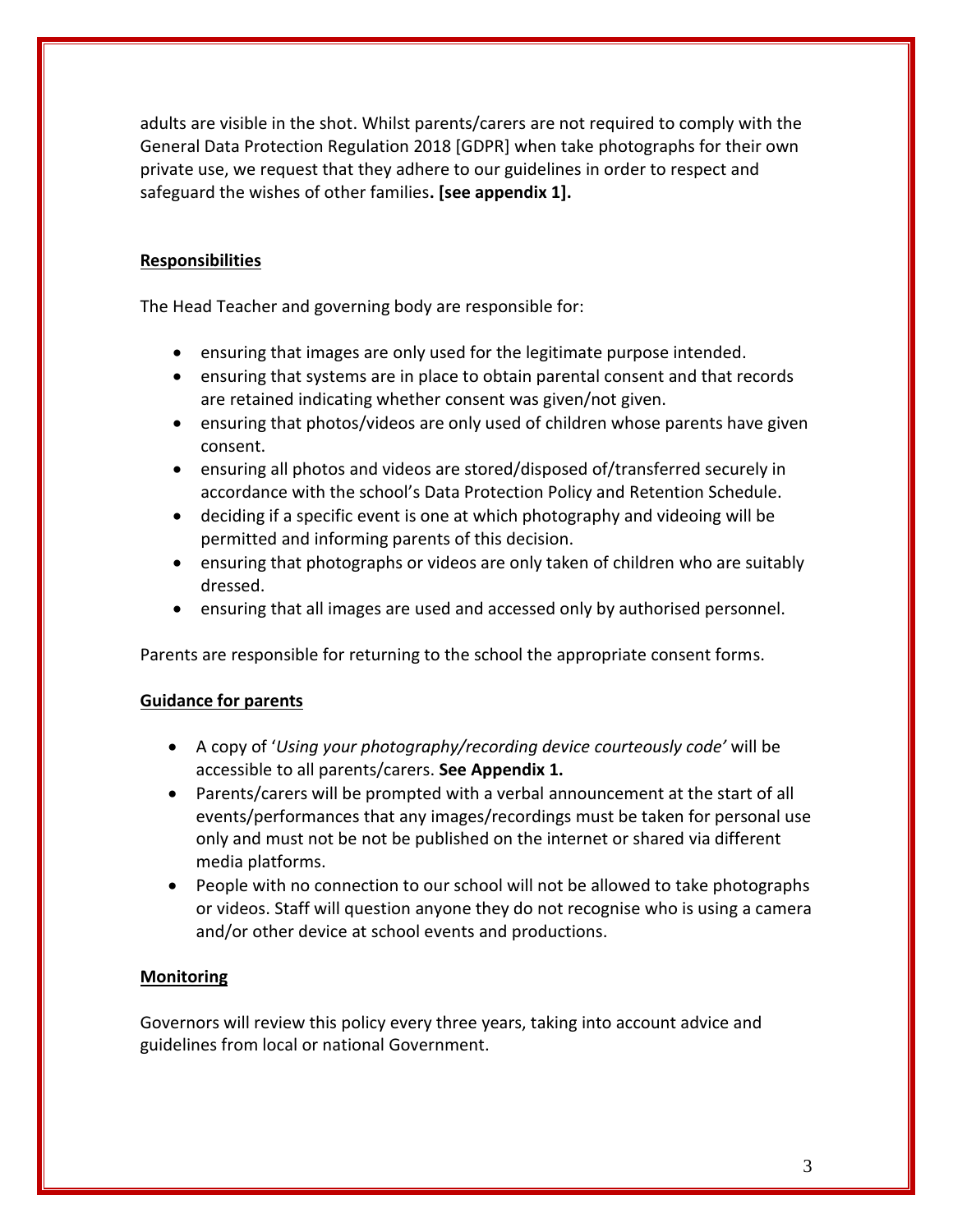The Head Teacher will monitor the implementation of this policy and will ensure that all staff are familiar with its contents. Procedures set out in this policy will be maintained until the policy is reviewed. Any changes to the policy will be communicated to parents as necessary.

**Policy written:** May 2021

**Policy ratified:** July 2021

**Policy review date**: July 2024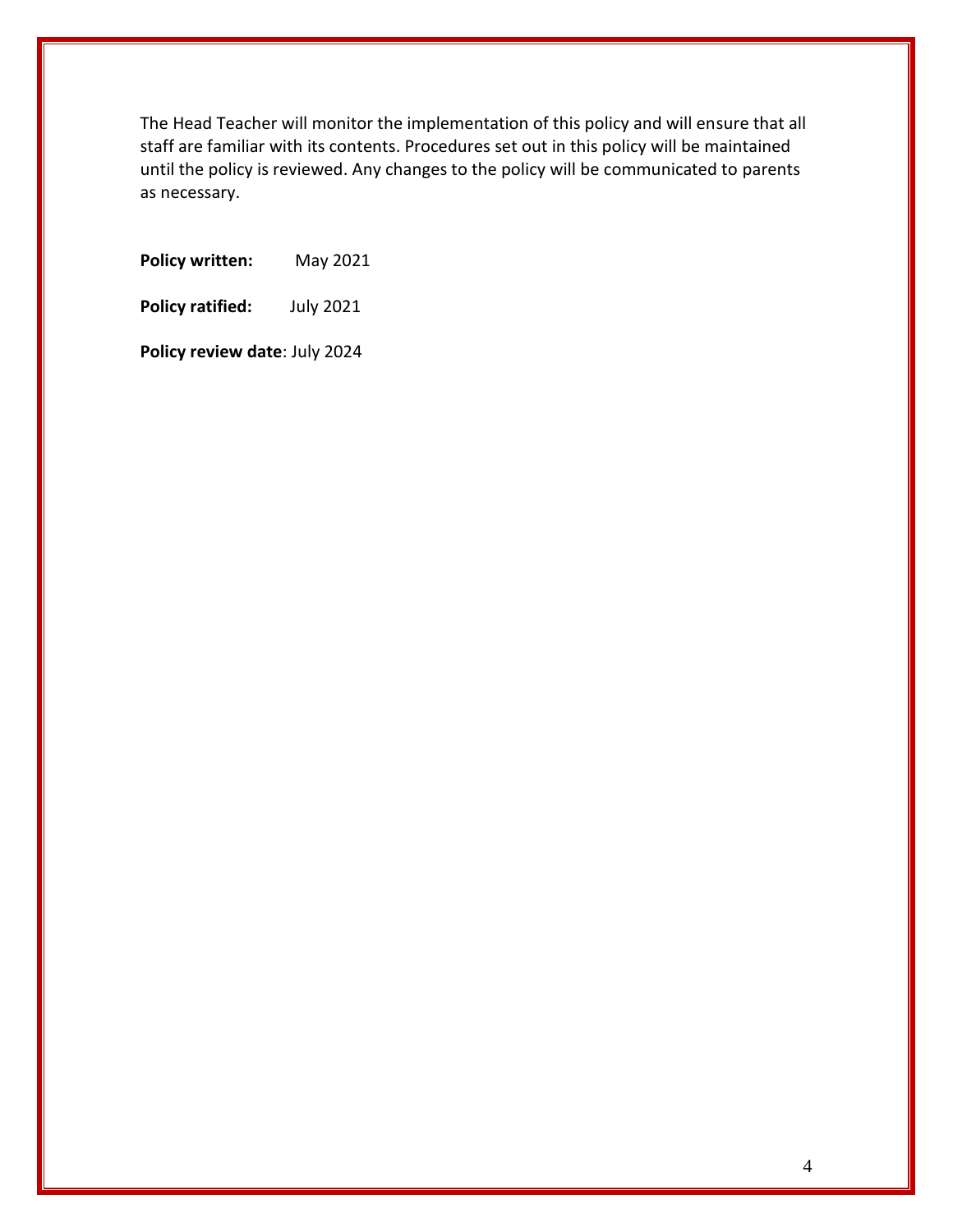## **Appendix 1**

## **'Using your photography/recording device courteously code'**

### **A guide for parents who wish to take photographs and recordings at a school event.**

When parents attend performances and events within school, they may take photographs/videos of their children for their own personal use. By following some simple guidelines we ensure that everyone can proceed safely, with due consideration to others and with regard to the law:

- Parents and carers attend school events at the invitation of the Head Teacher and Governors.
- The Head Teacher and Governors hold the responsibility to decide if photography and/or recording of school performances/events will be permitted.
- Parents and carers can use photographs and videos taken at a school event for **their personal use only.** Such photographs and videos cannot be sold and must not be published on the internet or shared via different media platforms. Recording or photographing other than for private use would require the consent of all the other parents whose children may be included in the images/recordings.
- Parents and carers must follow guidance from staff as to when photography and videoing is permitted and where to stand in order to minimise disruption to the activity/event and to ensure the safety of all parties.
- Parents and carers must not photograph or video children changing for performances or events.
- If you are accompanied or represented by a person/people who the school staff do not recognise, they may need to check their identity and relation to the school if they are using a camera or recording device.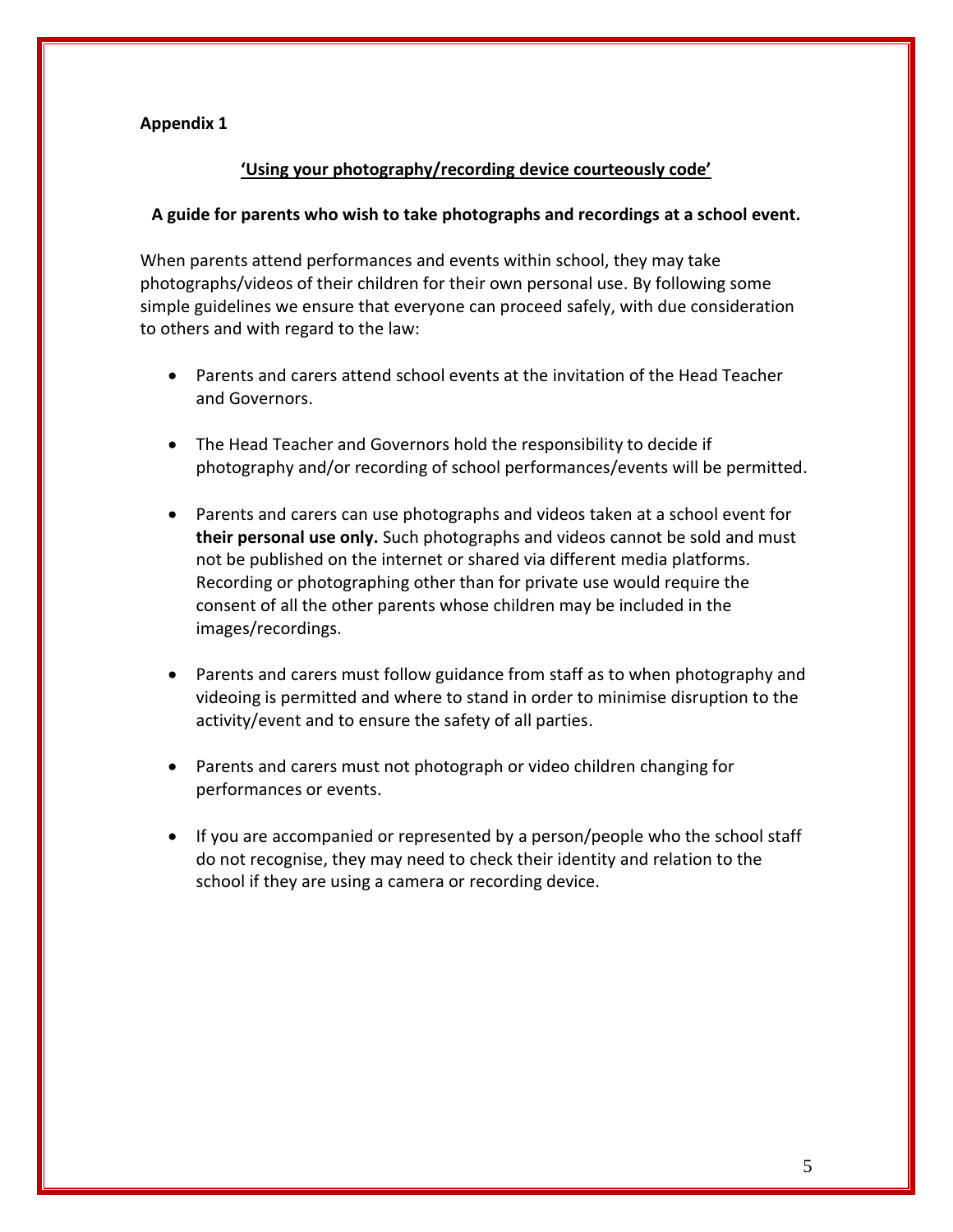#### **Appendix 2**

## **PUPIL DATA CONSENT FORM**

Pupil information/data is essential for the school's operational use. We use this data to effectively perform our function as a school, to carry out the task of educating our pupils or to ensure we protect their welfare and safety. Whilst the majority of information we process is therefore mandatory, the use of some data is given to us on a voluntary basis for which we require your consent.

To help you understand how and why we use personal information in each of these voluntary instances we have provided further details and would ask that you take a few minutes to read the information below and complete the attached consent document.

#### **Parental Consent – An Explanatory Guide for Parents**

The information below is provided to parents and carers to help with understanding the context surrounding each of the consent requests made by the school. Please ensure that you use this information in conjunction with our standard 'Consent Form' when providing / declining your consent within each of the given contexts.

#### **Section 1: Using Photographs**

There are a number of instances in which we would like to use photographs of pupils which have been taken within the school or during school organised activities, for which we require parental consent. Photos used represent children in a positive light, at work or at play or taking part in events.

**Taking and using photos:** Photos of pupils may be taken for a number of purposes-see below. NB: In all instances where photographs are used, children will not be identified by name. Where names are used, these are not accompanied by photos. All photos taken will be used only for the legitimate purpose intended and securely disposed of/deleted/retained in accordance with our Data Retention Policy.

**Internal Displays:** Photographs of pupils are used within our internal displays to highlight participation within specific learning activities as well as to celebrate achievements. These may be viewed by anyone within the school including pupils, parents, staff and visitors.

**Website** Photographs are used on the school website to showcase activities that pupils have participated in e.g. May Day, school visits, Christmas plays, and to share general information about the life of the school and our wider curriculum.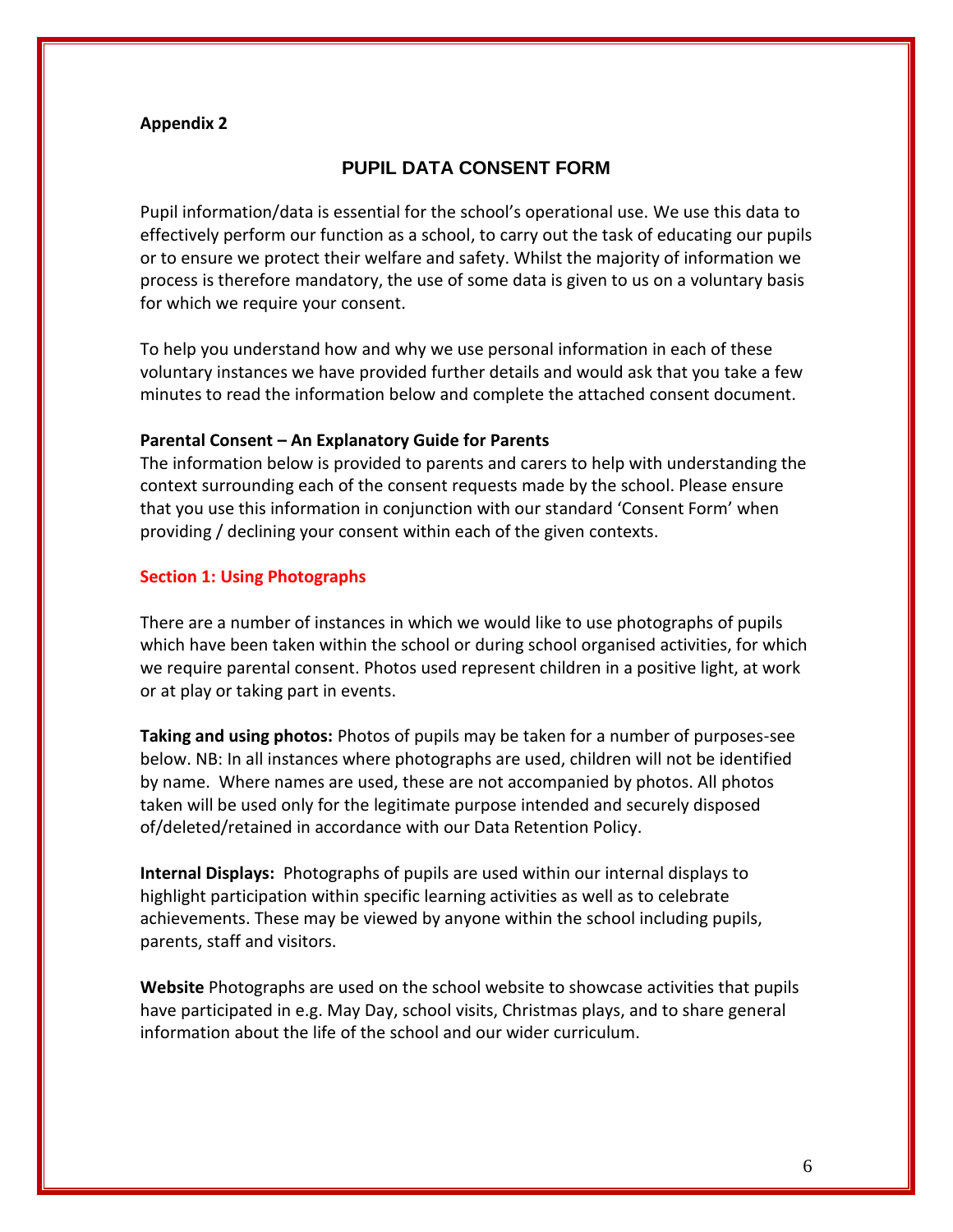**Social Media**: Photographs of pupils are shared via the school's social media platform [the school Facebook page] to showcase information about the life of the school and our wider curriculum.

**School Prospectus/Publicity material**: Photographs of pupils are used within our prospectus and printed/electronic publicity materials in order to promote the school in general as well the activities in which our pupils are participating. Our prospectus and promotional materials are shared with a wider audience, including current/prospective parents and the local community.

**The press:** Photos may be published in the press to showcase school activities and successes.

**School photographer:** Twice a year, our school photography company takes individual and class photos of the children which are available for parents to purchase.

**May I also take this opportunity to remind you that when parents attend performances and events within school, they may take photographs/videos of their children for their personal use only. Parents should not publish images/recordings on social media which include other children or adults, as this contravenes data protection.** 

#### **Section 2: Promotional and Marketing Material**

As a school we like to keep you informed of the activities and events that take place within the school and local area and to enable you and your child to access fully the opportunities on offer. We will always keep you up to date with matters that relate to your child's education and inform you of important news and events. For efficiency and quality of service, we send out the majority of our information via Parentmail, which is a secure, GDPR compliant system.

**PTA Events:** The PTA writes regular letters and updates to communicate with parents about planned and previous fundraising events and activities for children. Letters and communication are shared electronically with you via Parentmail using the email address provided.

**Promotional Material:** We are also keen to inform parents of other events that take place within the locality and to provide details of any appropriate marketing material. For example, we may send you details about holiday clubs or events for children organised by the local library. These communications are carefully filtered and we only send you information that we consider may be of genuine interest. Copies of any applicable information / material will be shared electronically with parents via Parentmail using the email address provided.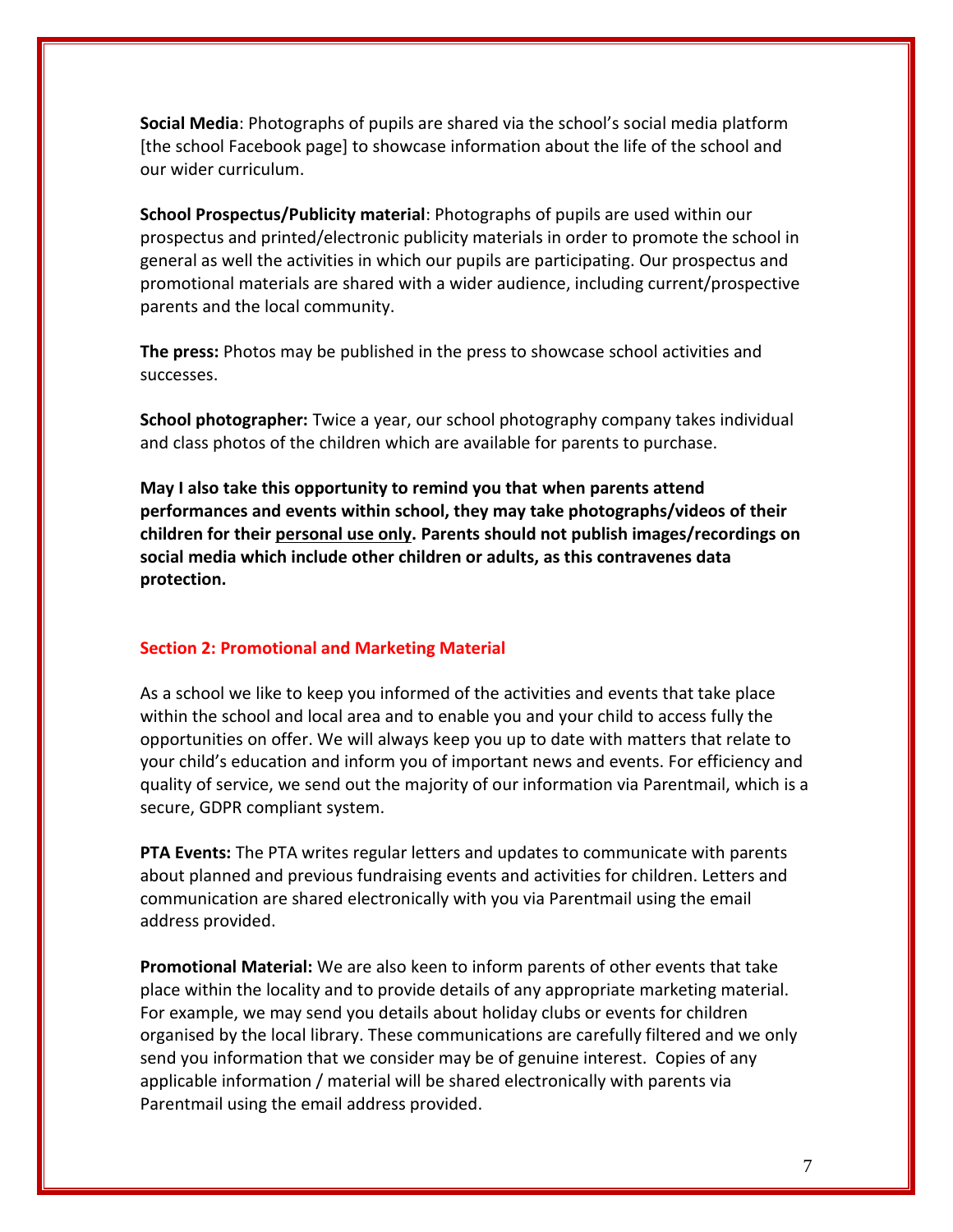### **Section 3: Pupils' names**

Names of pupils may be shared on the school website or on display boards around school e.g. names of the members of the school Council on the website or names accompanying children's work on a display. We will use first names only and the initial of their surname where required.

### **Please complete the consent form below: [Circle as appropriate]**

#### **Photos**

**I give consent for the school to take photos of my child………..**

- 1. to be used within internal school displays. **Y N**
- 2. to be used on the school website. **Y** N
- 3. to be used on the school Social Media Page. **Y N**
- 4. to be used in the school prospectus/promotional material. **Y N**
- 5. to be used within the press to celebrate school successes/achievements/events. **Y N**
- 6. for whole class and individual photographs taken by the school photography company, which would be sent home for purchase. **Y N**
- 7. to appear on the recording of the Christmas nativity production. **Y N**

#### **Communication**

#### **I give consent for the school to send me the following correspondence:**

- 8. information from the school PTA about their events and activities. **Y N**
- 9. promotional material about events of interest within the local area **Y N**

## **Children's names**

**I give consent for my child's first name [and initial of surname where required] to be displayed**: